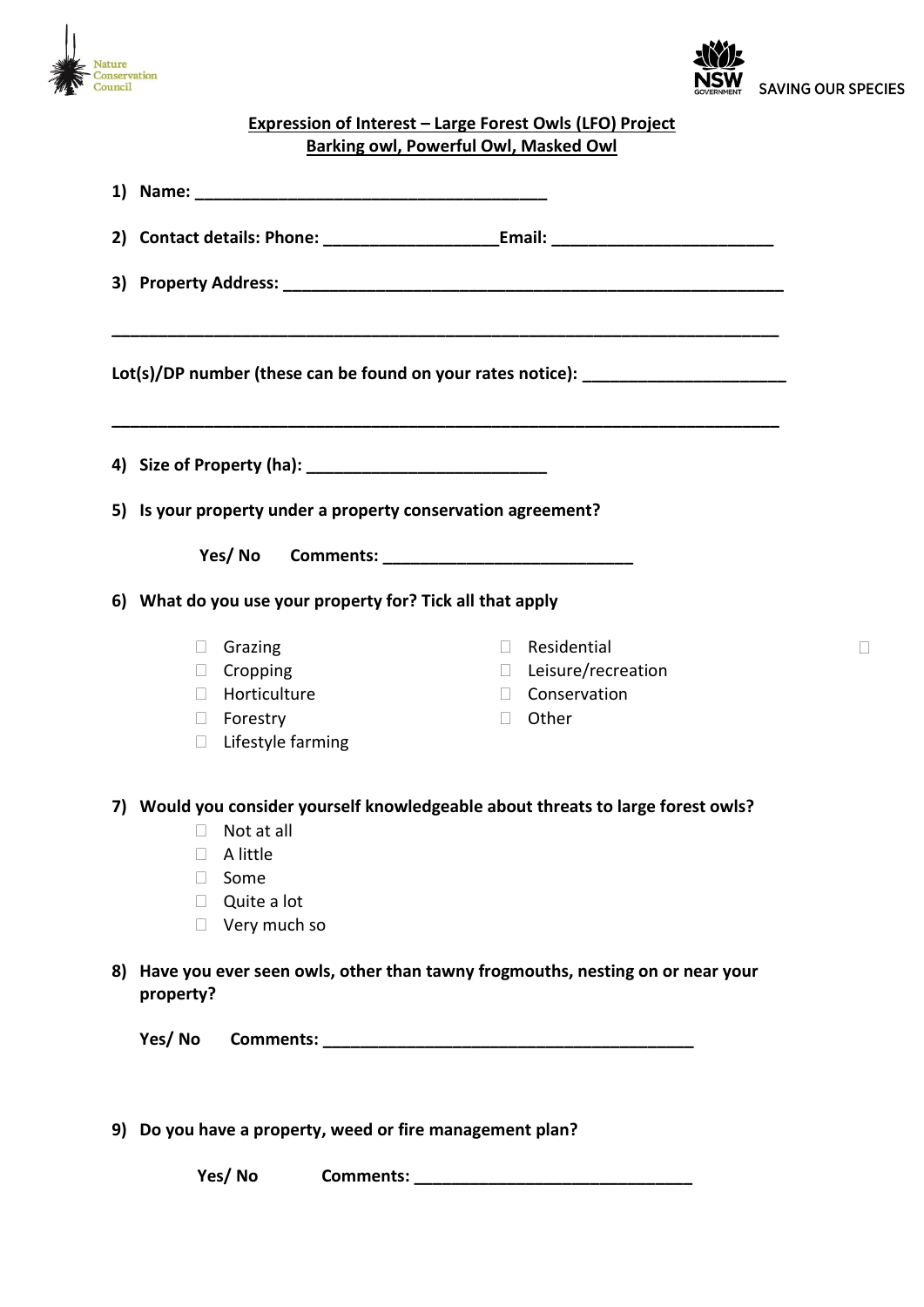



## **10) If you do have a property management plan, have you implemented any of the following actions?**

- $\Box$  Reducing fuel using fire
- $\Box$  Reducing fuel using mechanical methods
- $\Box$  Used fire for biodiversity outcomes
- Managing weeds
- □ Managing pests
- $\Box$  Protecting hollows/hollow-bearing trees
- $\Box$  Other? Please specify

## *Hollows and Monitoring:*

## **11) Are you interested in participating in a LFO monitoring survey on your property?**

\_\_\_\_\_\_\_\_\_\_\_\_\_\_\_\_\_\_\_\_\_\_\_\_\_\_\_\_\_\_\_\_\_\_\_\_\_\_\_\_\_\_\_\_\_\_\_\_\_\_\_\_\_\_\_\_\_\_\_\_\_\_\_\_\_\_\_\_\_\_\_

**Yes/ No Comments: \_\_\_\_\_\_\_\_\_\_\_\_\_\_\_\_\_\_\_\_\_\_\_\_\_\_\_**

**If yes, are you interested in the following?**

- **Fauna surveys**
- **Spotlighting**
- **Animal call playback**

Hollow bearing trees are a critical habitat requirement of LFO and much of their prey. Preventing this loss and providing alternative habitat and connectivity between habitat is a major focus of the project. High intensity or frequent fire are a major threat to owl habitat.

**12) Would you be interested in having nest boxes installed on your property?** (Nest boxes are wooden boxes that are attached to trees to mimic natural hollows, that provide nest and roost sites for owls and habitat for their prey.

**Yes/ No Comments:** 

**If yes would you be interested in monitoring?** (Monitoring may require checking nest boxes for offspring, intruders, checking camera traps and maintenance of nest boxes)

**Yes/ No Comments: \_\_\_\_\_\_\_\_\_\_\_\_\_\_\_\_\_\_\_\_\_\_\_\_\_\_\_**

**13) Would you be interested in having a Wildlife Acoustic Song Meter on your property to identify the presence of LFO and potentially their nest sites?**

**Yes/ No Comments: \_\_\_\_\_\_\_\_\_\_\_\_\_\_\_\_\_\_\_\_\_\_\_\_\_\_\_**